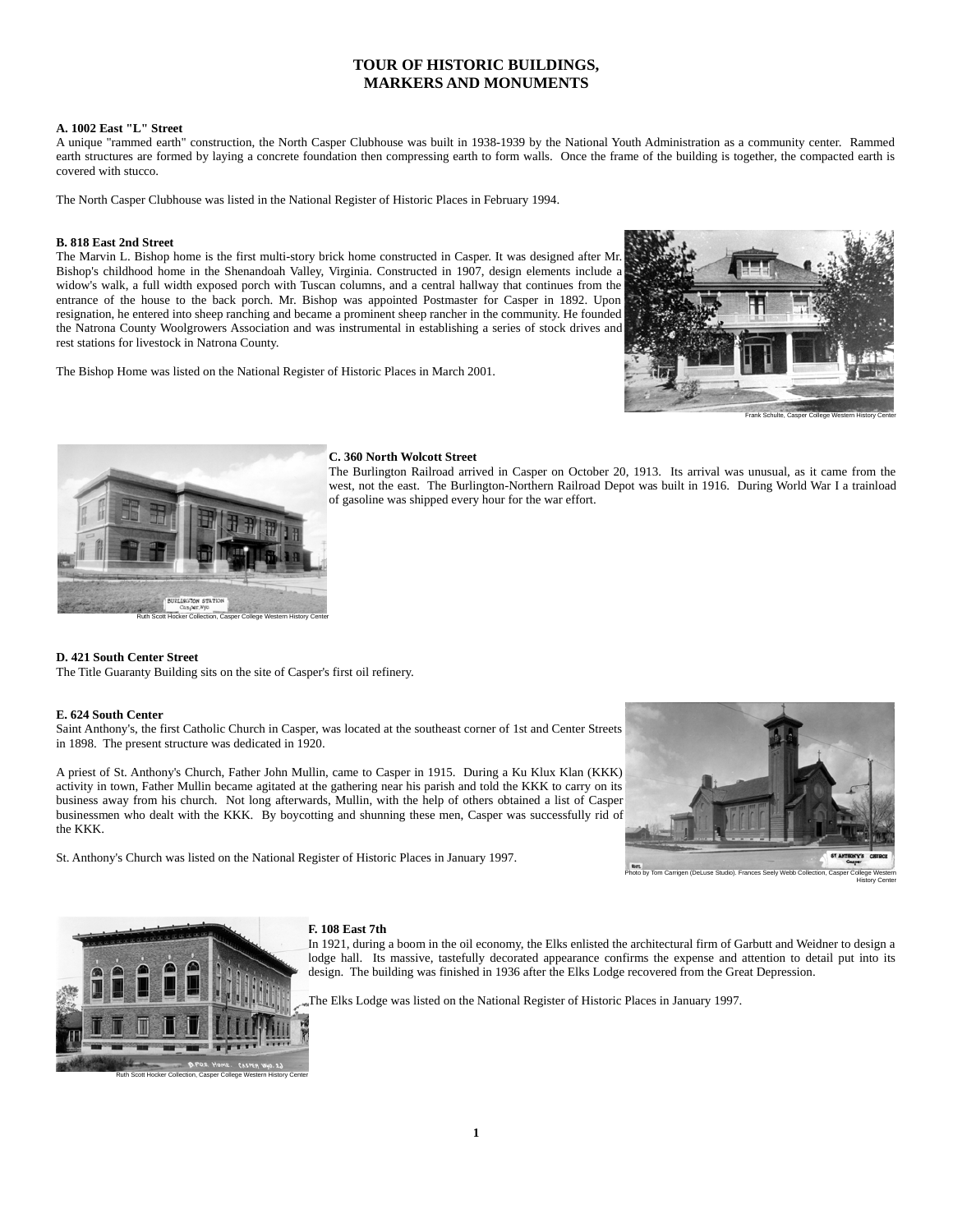### **G. 136 East 6th Street**

This red brick Georgian-style building was known as the Casper Women's Clubhouse. The edifice has terra cotta rosettes on each window, terra cotta flower boxes and ornamental moldings. The interior has lovely woodwork and iron railings. Constructed in 1920 by the Midwest Oil Company at a cost of \$65,000, the building served as a hotel/living quarters for its male employees and male guests. Ironically, in 1939 several women's groups combined to purchase the building for \$8,000. The building is presently a private residence.

The Midwest Oil Company/Casper Women's Clubhouse was placed on the National Register of Historic Places in November 1983.

### **H. 930 South Elm Street**

Natrona County High School was completed in 1927. Designed in the traditional Gothic Collegiate style, it is three-stories with terra cotta ornamentation. The dramatic entry tower is the focal point of the facade with a two-story bay window and castellated appearance. The main entry has the words "Natrona County High School" inscribed in medieval script. Reminiscent of a European castle, there are turrets, finials and other innumerable embellishments of terra cotta.

Although Natrona County High School became a source of community pride, the citizens of Casper believed it was overly extravagant and did not reelect any of the school board members who had voted for the elaborate project.

Natrona County High School was listed in the National Register of Historic Places in January 1994.



### **I. 815 S. Grant Street**

Grant Street Grocery and Market has been a family-owned grocery and meat market in the same location since 1918. Over the years, it has kept its family atmosphere, even during times of stressful economic conditions and change of ownership. Each successive owner has maintained a tradition by making this store an essential and integral part of both the immediate neighborhood and the wider community for 88 years. This tradition has made the store the sole surviving neighborhood grocery store (there were sixty of these neighborhood stores in Casper in 1923).

As of this printing, Grant Street Grocery and Market has been nominated for the National Register of Historic Places, and is pending final review.

# **J. 140 East "K" Street**

The style of Roosevelt School, a central block with wings, represents an architectural style basic for institutional structures of the time. Roosevelt School was built in 1921 in response to an increase in population and demand for schools.

The North Casper District was for the most part, a district of small homes, meager means and large families. The new school with showers and a kitchenette for the children and a rest room for the teachers became a community center and a first step in revitalization of the community. School personnel and volunteers provided special care for the children's health, made home visits, distributed clothing and had a successful vaccination program.

Roosevelt School was listed on the National Register of Historic Places in January 1997.



#### **K. St. Marks Episcopal Church at the Central Wyoming Fairgrounds**

The little white chapel was once located at the northeast corner of 2nd and Wolcott. Constructed in 1891, it was Casper's first church. When its patronage outgrew this structure, it was used as a parish home. In 1954 it was moved to the Fairgrounds and was used as a museum for pioneer artifacts until 1990.

### **L. Reshaw's (Richards) Bridge**

Turn off U.S. 20-26 north onto Curtis Street and follow to the river where the town of Evansville maintains the Reshaw Bridge Park. Remnants of the bridge can be found at Fort Caspar.

The site of a wooden toll bridge, built by John Richard (Reshaw), was in use from 1852-1865. It serviced emigrant trains and other travelers along the Oregon, Mormon, and California Trails. Three military forts also occupied the site: Fort Clay, Camp Davis and Post at Platte Bridge, informally called Camp Payne. The bridge was dismantled during the winter of 1865-66 for use at Fort Caspar.

#### **M. Mormon Ferry**

Turn west off North Beverly Street onto Bryan-Evansville Road. An interpretive sign is located in the North Casper Park complex directly north of the baseball field closest to the river.

The Mormon Ferry was built to assist travelers in crossing the North Platte River. The ferryboat consisted of two 30 foot long cottonwood logs covered with planks to carry wagons. The ferry operated at different locations from 1847 to 1851. No traces of the crossing remain at the park. The original crossing and a replica of the ferry are at Fort Caspar.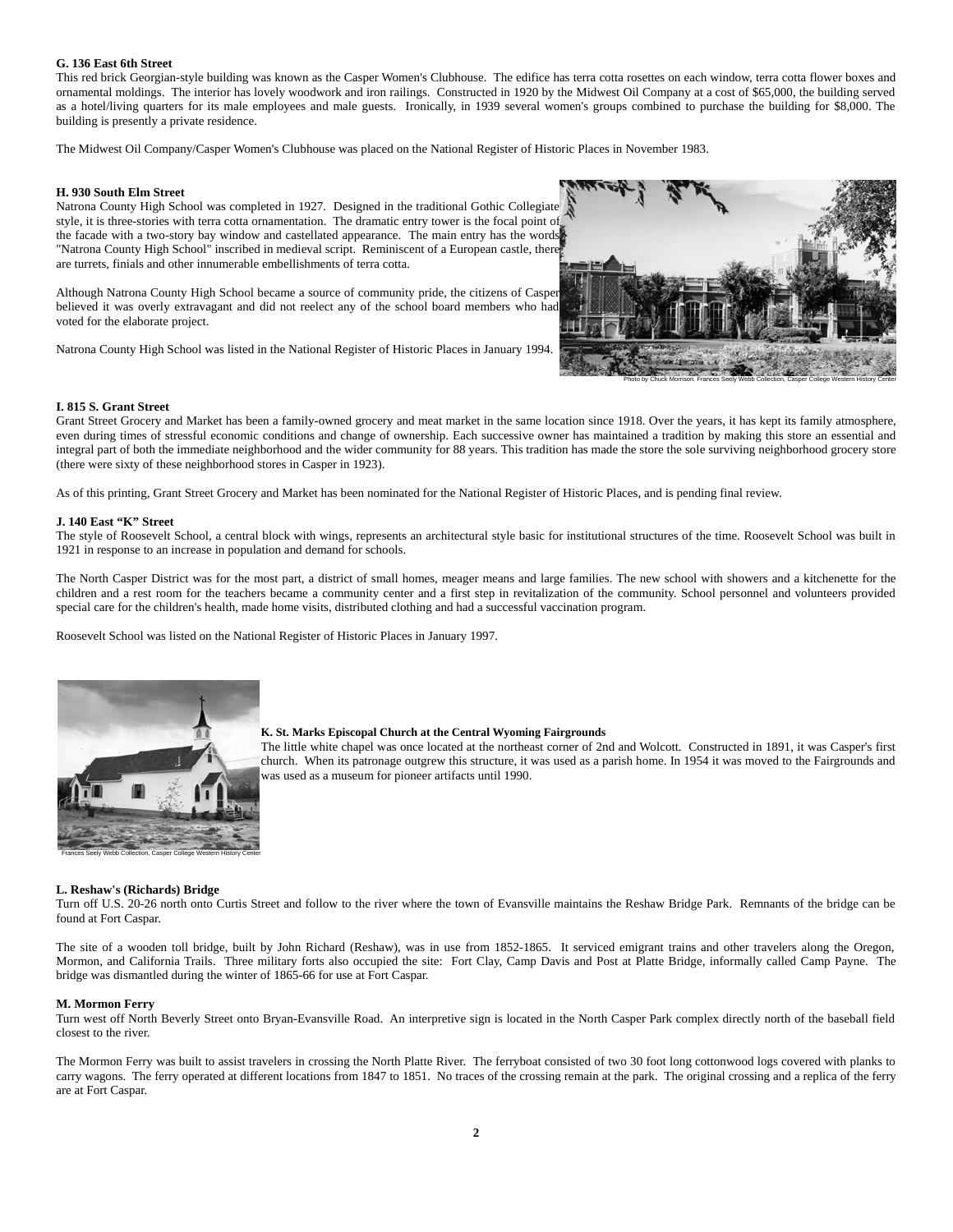# **N. Child's Route**

Turn east off North Poplar Street into Crossroads Park. Follow the road east into a large parking lot where the Platte River Parkway is located. Follow the signs along the parkway which will direct you to a segment of the Child's Route. A portion of the historic trails was named for Andrew Child who published a guidebook that showed a route of the Oregon Trail on the north side of the North Platte River.

The walk will take at least one hour to complete. Along the parkway are two interpretive signs, an overlook of the North Platte River Valley, an interpretive map of the national historic trails through Casper, and an opportunity to walk a short segment of the Child's Route.

### **O. Fort Caspar**

The site is located at 4001 Fort Caspar Road immediately south of the North Platte River adjacent to Wyoming Boulevard SW.

During the year 1859, Louis Guinard built a toll bridge and trading post at the site later to be known as Fort Caspar. The site also served as a relay station for the Pony Express and the Transcontinental Telegraph. In 1862, Union troops occupied the site and named the post Platte Bridge Station. The name was changed to Fort Caspar in 1865 following the death of Lt. Caspar W. Collins in the Battle of Platte Bridge. The army closed the post in 1867. Today the site contains a reconstruction of the 1865 fort, a museum and an extensive bookstore.

Fort Caspar was listed on the National Register of Historic Places in August 1971.

### **P. National Historic Trails Interpretive Center**

Located at 1501 North Poplar Street on a sand dune bluff overlooking the city and valley of the North Platte River, the Center interprets the story of the emigrants traveling along the Oregon, Mormon, California and Pony Express Trails in the 1800s. The Center also interprets the Native American lifeways of the area as well as the regional Bozeman and Bridger Trails. The Center features life-sized interactive exhibits.

# **Q. Oregon/Mormon/California/Pony Express National Historic**

### **Trails**

The approximate route of these national historic trails can be followed west of Casper. For further information and directions please contact the Fort Caspar Museum.



### **R. Casper Army Air Base**

The Casper Army Air Base is located approximately eight miles Northwest of Casper via U.S. Route 20-26 at the Natrona County Airport.

The Casper Army Air Base was a major military facility constructed in April 1942 and covers 2,902 acres. By the end of 1942, personnel numbered 3,327. Approximately 400 buildings were constructed of which 100 are still intact. The Air Base was deactivated in March 1945. A museum located in the Serviceman's Club commemorating Veterans from all wars and all branches of service opened in 2002. This building contains an outstanding collection of murals depicting the history of Wyoming that were drawn on the interior walls by enlisted army personnel.

The Casper Army Air Base was listed on the National Register of Historic Places in August 2001.

### **S. "Old Yellowstone District"**

A large area immediately West of downtown Casper, between David and Poplar Streets, and First Street and Collins Avenue, the Old Yellowstone District (OYD) represents what could be described as a "warehouse district." Originally next to the railroad, warehouses and businesses sprang up to serve the agricultural industry. Noland Feed located at 268 Industrial Avenue has been in operation since 1918.

As the automobile gained popularity, the businesses in the OYD catered directly to the needs of the car, and the travelers along the original Yellowstone Highway. The Tripeny Motor Company at 355 W. Yellowstone began in the 1930's, selling Desotos and Cushmans. At 400 West Yellowstone is A-1 Used Tire, Originally Wyatt Service Station. George Wyatt began the service station in 1920 after losing his sheep business to the harsh winters of Wyoming. George and his brothers, Henry and A.H. Cheshire, and other family members continued to operate the business until it was sold in 1996, when it became a tire shop.

In 2007-2008, the Old Yellowstone District was the subject of an extensive redevelopment plan with the goal to revitalize the area.